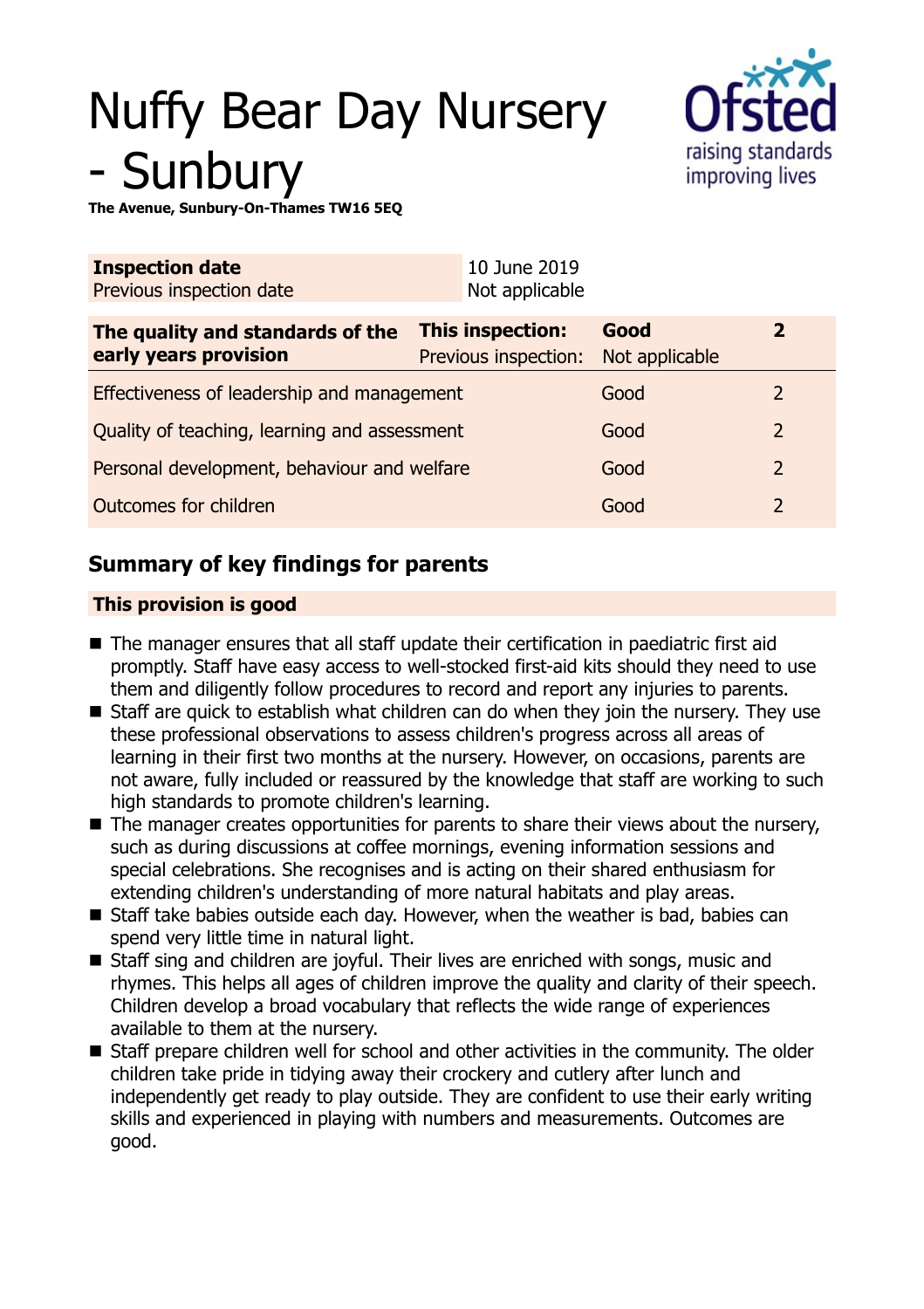# **What the setting needs to do to improve further**

### **To further improve the quality of the early years provision the provider should:**

- $\blacksquare$  review the way that information about children's settling in and early progress is exchanged with parents to improve continuity in children's care and learning
- broaden opportunities for babies to enjoy the benefits of being outdoors.

### **Inspection activities**

- $\blacksquare$  The inspector talked to parents and carers during the inspection to gather their views on the nursery and crèche.
- $\blacksquare$  The inspector observed the quality of teaching and the impact this has on children's learning and development, both inside and outside.
- $\blacksquare$  The inspector listened to and talked with children as they played and reviewed how well staff monitor and extend children's achievements.
- The inspector sampled policies and spoke to staff to gauge their understanding of safeguarding arrangements and how they promote children's welfare.
- $\blacksquare$  The inspector undertook a joint observation with the manager and asked how staff training improved outcomes for children.
- $\blacksquare$  The inspector looked at a range of documentation, including information on staff recruitment, suitability checks and training, and discussed plans for further improvement with the leadership team.

## **Inspector**

Helen Robinshaw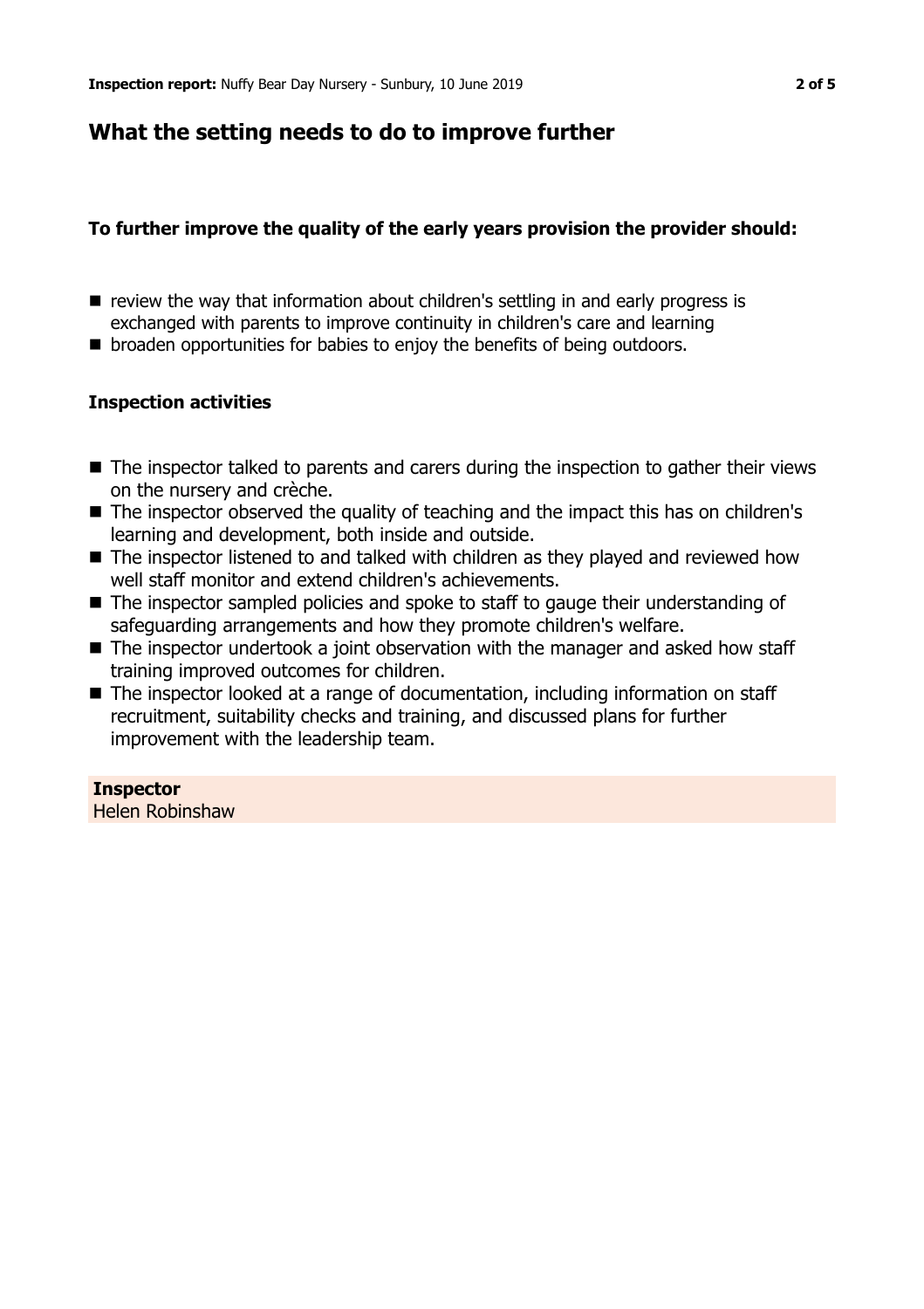## **Inspection findings**

#### **Effectiveness of leadership and management is good**

The manager continues to use self-evaluation and reflection well to establish and develop this relatively new nursery. For example, she has made changes to ensure that all ages of children sleep in comfort and at times to suit their own needs. The manager is good at supporting her staff and their individual professional development. For instance, she is addressing gaps in core training by adding whole-team tutoring in positive behaviour management. She is developing her own knowledge of how to support children with special educational needs and/or disabilities. The manager continues to use the company's safer recruitment policies to help secure the right number and balance of qualified staff across the crèche and nursery. The current room teams work well together and create a very happy atmosphere where children flourish. Safeguarding is effective. The manager checks that staff complete and can use their training in child protection and other areas to help keep children safe from harm.

#### **Quality of teaching, learning and assessment is good**

Staff make accurate observations of children's achievements and interests. They use these very effectively to create further opportunities that challenge children's thinking to even higher levels. For example, staff extend children's understanding of colour mixing and potion making to include real flowers. Children observe more closely the subtle differences in the colours they mix and make comparisons with coloured glass containers and with flower petals. Patient and reflective staff arouse children's curiosity to examine each flower for pollen and children begin to marvel at how bees collect it. Staff work closely with the manager to check that children are making expected levels of progress across all areas of their learning. This enables the manager to review how well teaching is raising outcomes for children and work with staff to continually improve their practice.

#### **Personal development, behaviour and welfare are good**

Staff in the baby room work well with parents to establish children's individual care routines and needs. They share their observations of children's achievements and quickly identify and target the next steps in their learning. Babies quickly gain the confidence to explore different materials, such as sand, water play, foam and painting on mirrors. Staff are attentive, respectful and maintain high levels of hygiene in their care for each child. They work effectively with parents when children are learning to use potties and toilets. Babies continue singing throughout their nappy change and toddlers gain the confidence to use a toilet in readiness for their move to join the older age group. When children are unwilling to try new foods, staff provide them with opportunities to safely cut, weigh and mix real vegetables together. Children soon delight in the different nutritious dishes prepared by the on-site chefs.

#### **Outcomes for children are good**

All children make good progress. Babies are motivated to reach, crawl and begin to walk to play with different toys that capture their interest. Toddlers practise using different tools for different purposes, including cutlery to feed themselves. Older children learn to take turns, negotiate and agree how to solve problems together. Children who are learning to speak more than one language make good progress in time for school.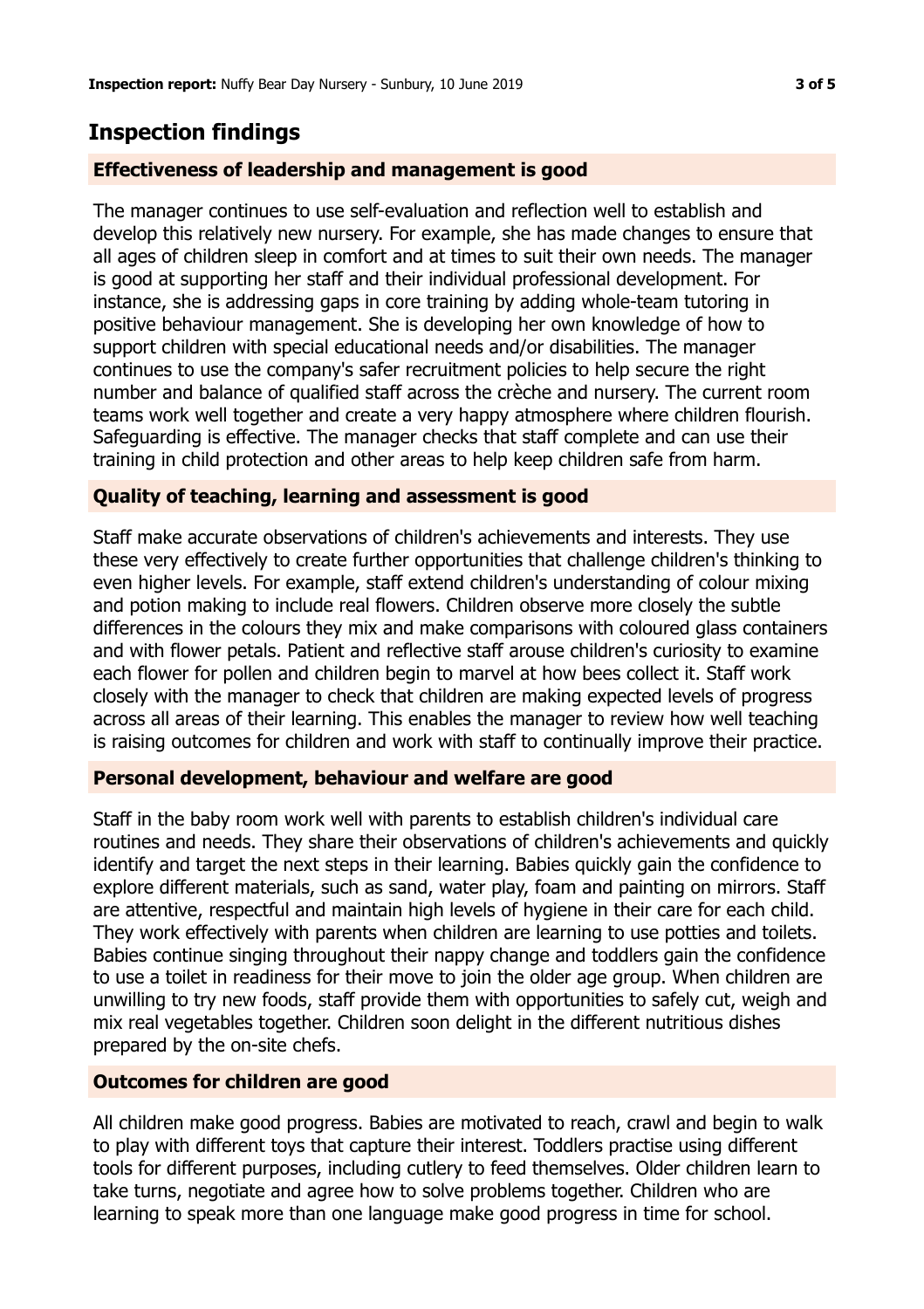## **Setting details**

| Unique reference number                             | EY548053                                              |  |
|-----------------------------------------------------|-------------------------------------------------------|--|
| <b>Local authority</b>                              | Surrey                                                |  |
| <b>Inspection number</b>                            | 10107850                                              |  |
| <b>Type of provision</b>                            | Childcare on non-domestic premises                    |  |
| <b>Registers</b>                                    | Early Years Register, Voluntary Childcare<br>Register |  |
| Day care type                                       | Full day care                                         |  |
| Age range of children                               | $0 - 8$                                               |  |
| <b>Total number of places</b>                       | 30                                                    |  |
| Number of children on roll                          | 41                                                    |  |
| <b>Name of registered person</b>                    | Nuffield Health                                       |  |
| <b>Registered person unique</b><br>reference number | RP905010                                              |  |
| Date of previous inspection                         | Not applicable                                        |  |
| <b>Telephone number</b>                             | 07971267770                                           |  |

Nuffy Bear Day Nursery – Sunbury registered in 2017. The nursery is located in Nuffield Health and Fitness club in Sunbury on Thames, in Surrey. It operates each weekday from 7.30am to 6.30pm, for 51 weeks a year. The registration includes a crèche which operates on site Monday to Sunday, from 9am to 1pm, for 51 weeks a year. The nursery accepts early years funding for children aged two, three and four years. There are 13 members of staff who work with the children. Of these, seven hold appropriate early years qualifications at level 3 and two hold level 2.

This inspection was carried out by Ofsted under sections 49 and 50 of the Childcare Act 2006 on the quality and standards of provision that is registered on the Early Years Register. The registered person must ensure that this provision complies with the statutory framework for children's learning, development and care, known as the early years foundation stage.

Any complaints about the inspection or the report should be made following the procedures set out in the guidance Complaints procedure: raising concerns and making complaints about Ofsted, which is available from Ofsted's website: www.ofsted.gov.uk. If you would like Ofsted to send you a copy of the guidance, please telephone 0300 123 4234, or email [enquiries@ofsted.gov.uk.](mailto:enquiries@ofsted.gov.uk)